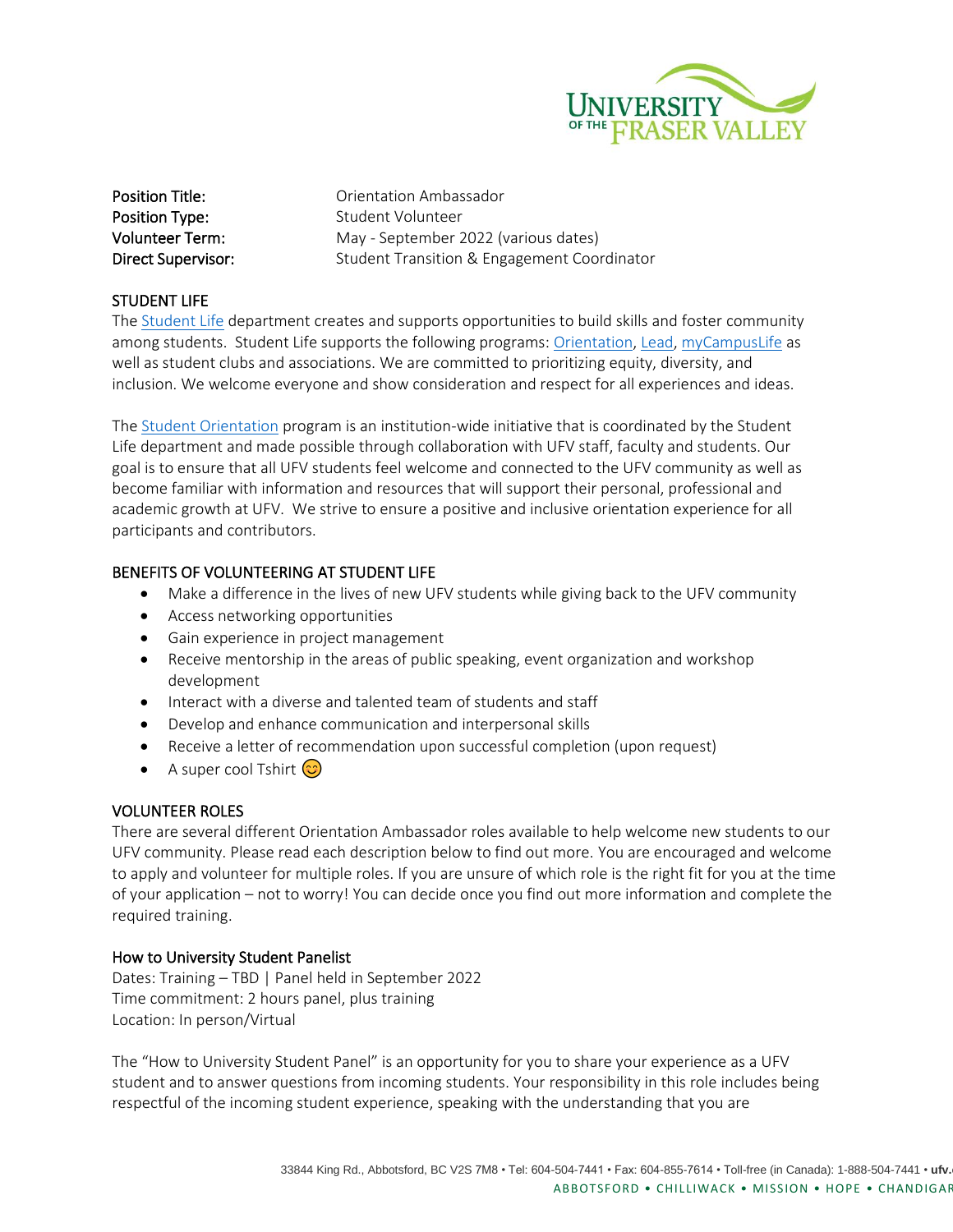

representing UFV and its students, and engaging students in a meaningful and personalized way. You will be part of a panel of current students who all have the chance to share their experiences.

## Online Community Builder

Dates: Training – TBD | Position runs July – September 2022 Time commitment: Approx. 2 hours/week, plus training Location: Online – Facebook and Instagram

The Incoming Class Facebook group is an opportunity for incoming students to connect with each other and current UFV students. Your role in this group will be to engage with the community, answer students' questions, flag challenges or inappropriate behaviour, and ensure the experience within this group is positive and intentional for students. You will ensure that students are answered in a prompt manner, respectfully, and that you act and respond in a way that aligns with UFV's values.

#### Orientation day and Invocation

Dates: Training – TBD | September 6, 2022 Time commitment: Up to 4 hours, plus training Location: On-campus and/or virtual (Abbotsford, Chilliwack)

UFV's Orientation day is an opportunity for new students to connect with our campus community and the various services available. This day will include an Invocation ceremony as well as other activities in collaboration with UFV faculties and departments.

#### Ask Me Station Host

Dates: Training – TBD | September 2022 Time Commitment: min. 3 hours (self-sign up), plus training Location: On-campus (Abbotsford and/or Chilliwack)

Ask Me Stations are booths set up throughout the campus that allow students to stop and ask questions. These stations will receive inquiries, such as where a classroom is, who to see about a particular concern or inquiry, and so much more. We will provide you with common questions that can be expected from incoming students. You may also have to use your critical thinking skills to assist students in real time. Your commitment to UFV and your understanding of UFV's services is important in this role. Ample training will be provided.

#### Campus Tour Guide

Dates: Training – TBD | Position runs August – September 2022 Time Commitment: 5 hours (3x tours), plus training Location: On-campus (Abbotsford and/or Chilliwack)

Tour Guides will offer incoming students a comprehensive and exciting wayfinding experience. These tours will consist of showing students around campus, allowing folks to ask questions, creating opportunities for engagement, such as facilitating icebreakers upon waiting for the group to assemble,